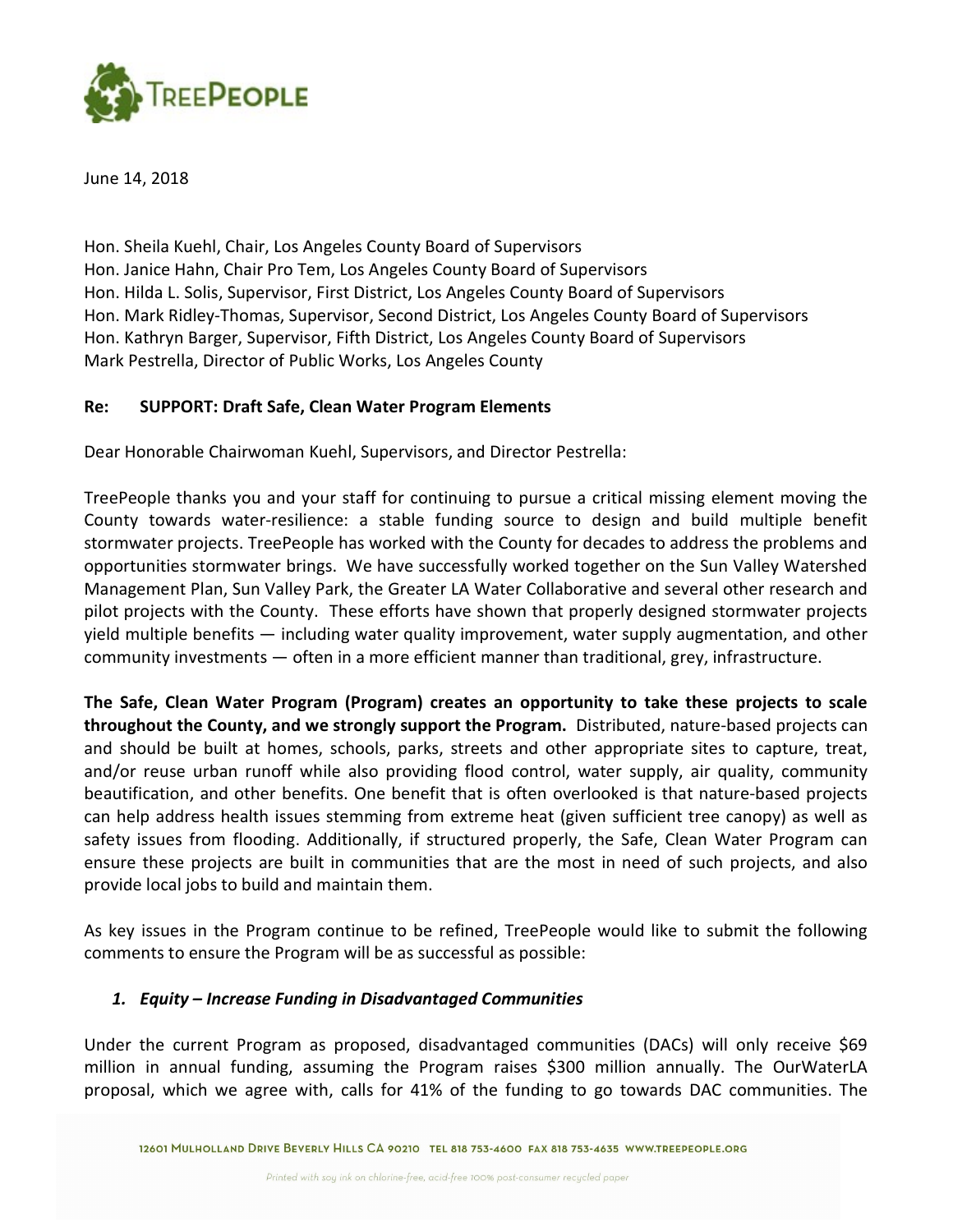current Program proposal falls well short of this. The Board should increase funding for projects in DACs; not only in the Regional Program, but the Municipal Program as well. Equity measures in the local return dollars are critical as these are the funds going directly back to the communities which are paying the tax — and these historically underserved communities should benefit from projects with multiple benefits in their region. It is also important that the governance process ensures that this investment in DACs is monitored to guarantee implementation of projects in these communities comes to fruition.

## 2. Program Criteria – Increase the Number of Multiple Benefits & Ensure Nature-Based Projects

The basis of the Safe, Clean Water Program is the Motion written by Supervisor's Kuehl and Solis. We believe the use of the term "multiple benefits" was used in this Motion multiple times for a reason – to ensure projects stemming from this Program would meet that vision. Unfortunately, the word "multiple" seems to have lost some of its meaning in the Program's current form. We would like multiple benefits to mean more than two benefits in the Regional program. Multiple benefits should also be included in the Municipal program.

Additionally, "nature-based" solutions should be a threshold criteria to ensure that any project moving through the process includes nature-based design. "Nature-mimicking" solutions, such as cisterns, should also be included and prioritized in this Program.

# 3. Education and Engagement – Critical for Success

TreePeople is pleased to see the inclusion of Watershed Coordinators in this Program as well as funding for education and outreach. These elements are critical to creating a water-literate society which will then support and understand the need and function of these multi-benefit stormwater projects installed throughout the County. Funding to create community stewards of our precious water supplies is critical for achieving local water resilience.

## 4. Studies – Require Peer Review

TreePeople supports inclusion of funding for scientific studies, modeling and monitoring. However, this cannot be a blank check. The Board must ensure that funds used for scientific studies go towards robust, peer-reviewed studies, and not politically-motivated or otherwise potentially biased research.

## 5. Residential Retrofits – Engaging Angelenos

As TreePeople has noted in our prior comment letters, we believe the Safe, Clean Water Program should include a specific rebate program for residential retrofits. Capturing water at single-family homes throughout the County will not only help meet the MS4 permit, but it will engage Angelenos in a unique way since they will be able to learn first-hand how to become watershed managers of their own properties. We are glad to see language added making this program permissible in the current Program, and we encourage the County to take the lead in creating this rebate program.